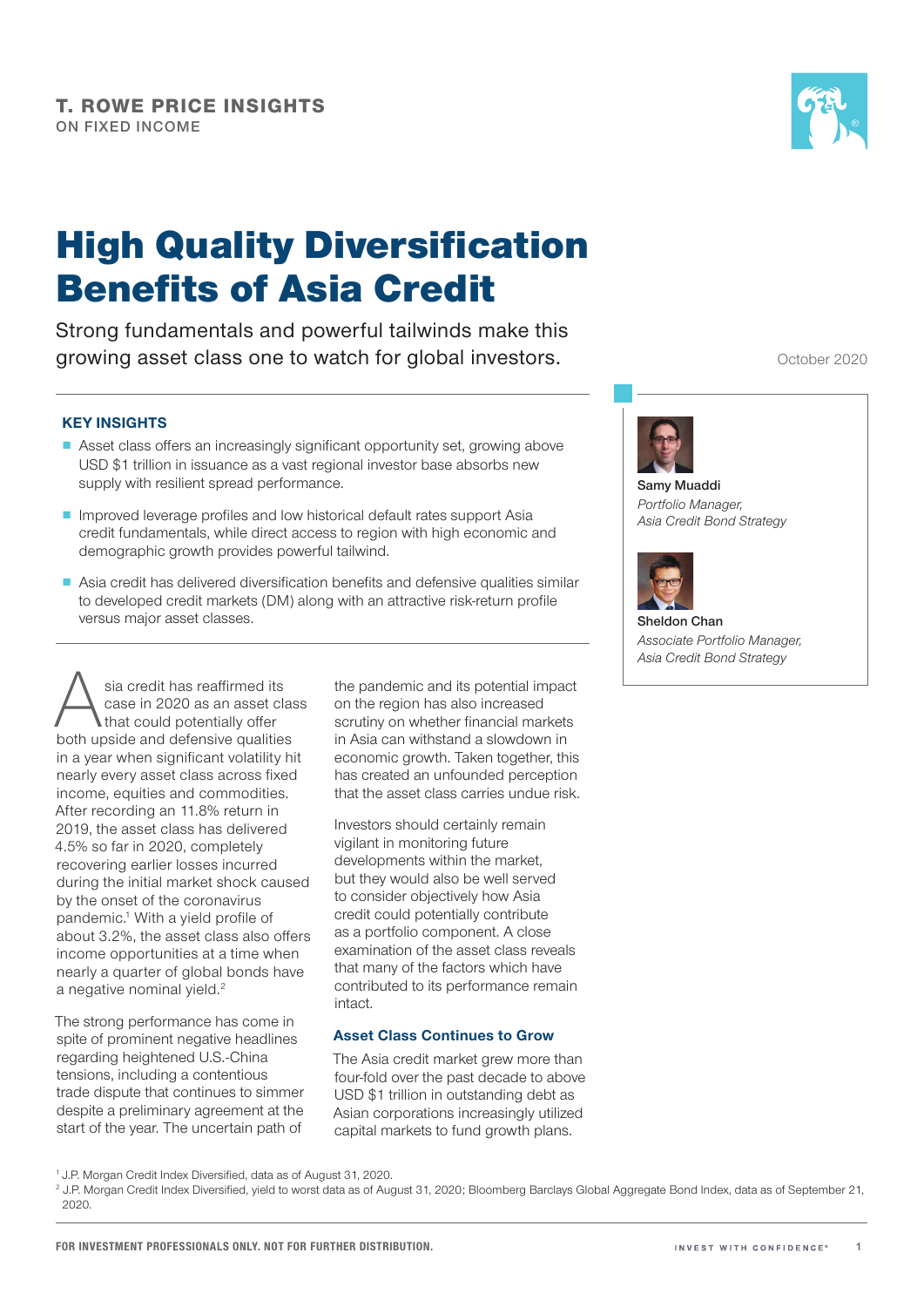Since 2010, the Asia credit asset class has grown by an average of 15% per year.

The region has accounted for more than 50% of emerging markets (EM) bond issuance each year dating back to 2014.3

The J.P. Morgan Asia Credit Index Diversified is a USD-only benchmark that balances exposure across the Asia ex-Japan region to reduce concentration risk in any single market. It includes a cross-section of developed markets, like Hong Kong and Singapore, as well as both EM and frontier markets. Overall, the benchmark has a diversified investment grade profile with 77% of its bonds rated as investment grade (IG) and an average credit rating of BBB+, as of August 31, 2020.

# Structural Demand for Asia Credit

In terms of demand, we believe the appetite for new issuances should remain buoyant in a normal market environment given relatively attractive valuations combined with higheryielding opportunities. Moreover, the high savings rate in Asia versus other

regions creates a powerful structural demand from within the region for income-generating investments, reducing Asian companies' reliance on external capital. Local investors account for a strong buyer base of corporate debt in Asia Pacific, unlike EM more broadly where foreign investors have a larger share, which can potentially lessen volatility during periods of market stress.

Since 2010, the Asia credit asset class has grown by an average of 15% per year, unlike the stable-to-shrinking U.S. high yield and EM sovereign debt markets.4 Primary market issuance started 2020 well above historical averages before falling sharply in March during the global market shock. It has since shown signs of improvement as Asia credit continues to act as the main driver of overall EM corporate issuance. Going forward, we expect corporates in this region will continue to tap capital markets to seek refinancing or stretch out their debt profiles.<sup>5</sup>

# Delivering Strong and Steady Returns

Asia credit compared favorably over a 10-year period As of August 31, 2020



#### Past performance is not a reliable indicator of future performance.

Returns and volatility calculated based on 10 years of monthly returns from August 2010 to August 2020. Non-USD indices are unhedged in USD. Sources: JP Morgan, Bloomberg, FTSE. Indices: J.P. Morgan Asia Credit, J.P. Morgan EMBI Global, J.P. Morgan GBI—EM Global Diversified, J.P. Morgan CEMBI Broad Diversified, Bloomberg Barclays Euro Aggregate Corporate, Bloomberg Barclays European High Yield, Bloomberg Barclays U.S. High Yield, Bloomberg Barclays U.S. Corporate Investment Grade, Bloomberg Barclays U.S. Aggregate–U.S. Treasury, FTSE German GBI, FTSE Japanese GBI.

- <sup>3</sup> J.P. Morgan, Bond Radar, data analysis by T. Rowe Price, data as of August 31, 2020.
- 4 J.P. Morgan Credit Index, data as of August 31, 2020.
- 5 J.P. Morgan research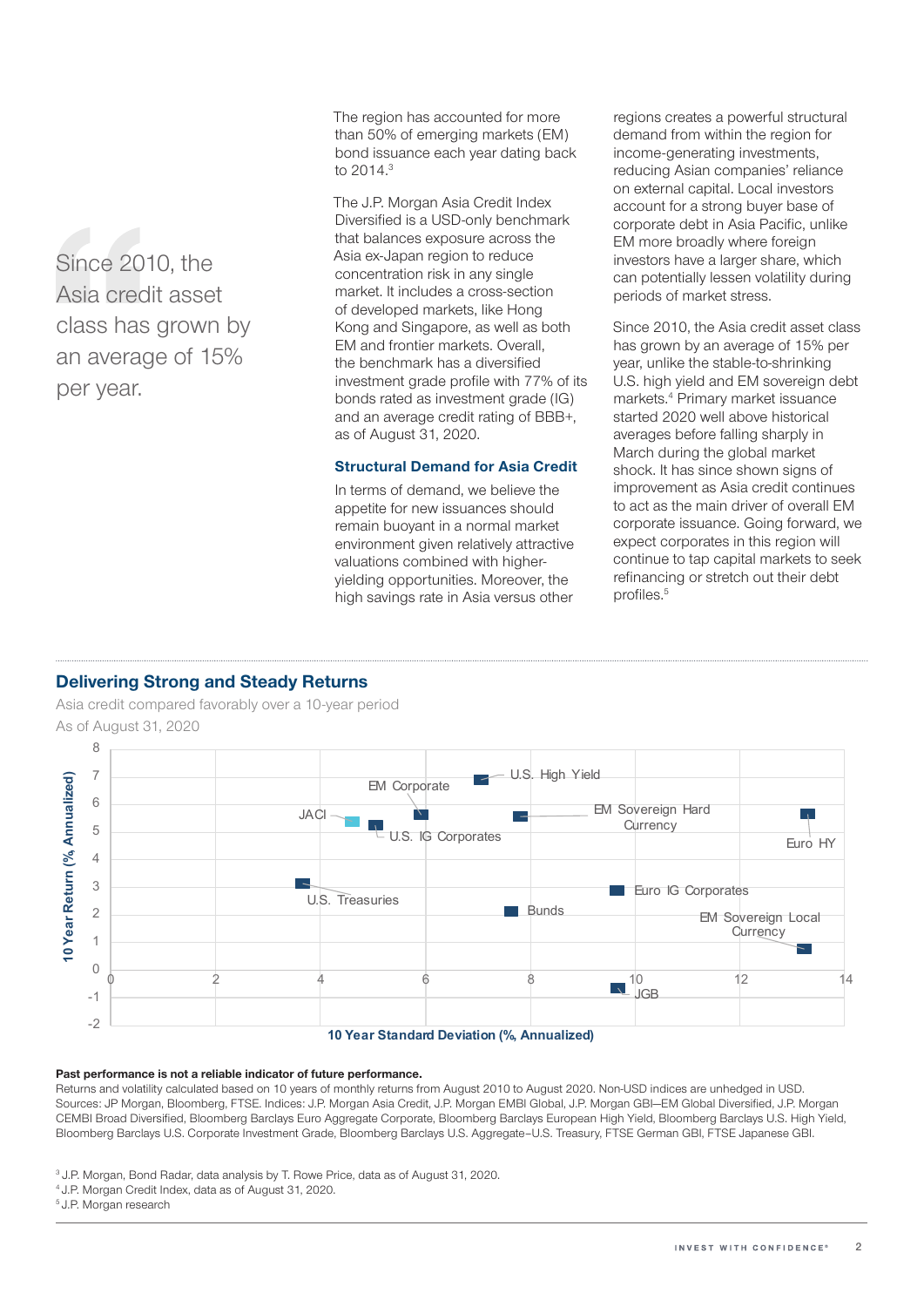# Asia Credit Asset Class is Likely to Continue to Grow

Allocation of new bond issues by region As of July 31, 2020



Sources: JP Morgan, Bond Radar, data analysis by T. Rowe Price.

#### Strong Top Down Fundamentals

Robust economic growth in Asia ex-Japan has provided a powerful tailwind for the region's corporates to capitalize on new markets both at home and abroad.

In the span of just a decade, China eclipsed Japan as the world's second-largest economy and is now more than double its size. The entire region accounts for 27% of the global economy, up from 10% in 2000. Robust growth has also sparked a rising tide of wealth across emerging and developing Asian countries with per capita income projected to top USD \$6,000 in 2020. The rise has been due in part to the region's immense population - it accounts for 2 out of every 5 people in the world and young demographic profile in the case of countries like India, Indonesia, Bangladesh and the Philippines.<sup>6</sup>

We believe policymakers have taken appropriate steps to ensure continued expansion by striving to reduce reliance on export-led growth and improve openness and competitiveness of

their respective financial markets. A commitment in most economies following the Asian Financial Crisis to increase foreign exchange reserves and lower inflation also bodes well. The trend of positive country rating migration seen across key regional economies reflects meaningful progress.

Asian corporates have demonstrated improved fundamentals in recent years. When viewed in the context of EM more broadly, Asian high yield (HY) issuers have consistently lower default rates dating back to 2002.<sup>7</sup> More broadly, Asian corporates have also displayed an improving leverage profile. This has not come at the expense of profitability either, as key markets like China and South Korea are expected to record positive earnings growth in 2020 having contained initial coronavirus outbreaks, while the region as a whole is forecast to deliver a double-digit earnings recovery in 2021.8 Taken together, these indicators send a positive signal to fixed income investors that Asian corporates are able to grow while still improving their capacity to service outstanding debt.

6 World Bank and IMF data, data analysis by T. Rowe Price.

7 J.P. Morgan, data analysis by T. Rowe Price.

<sup>8</sup> HSBC earnings review and preview. As of August 31, 2020.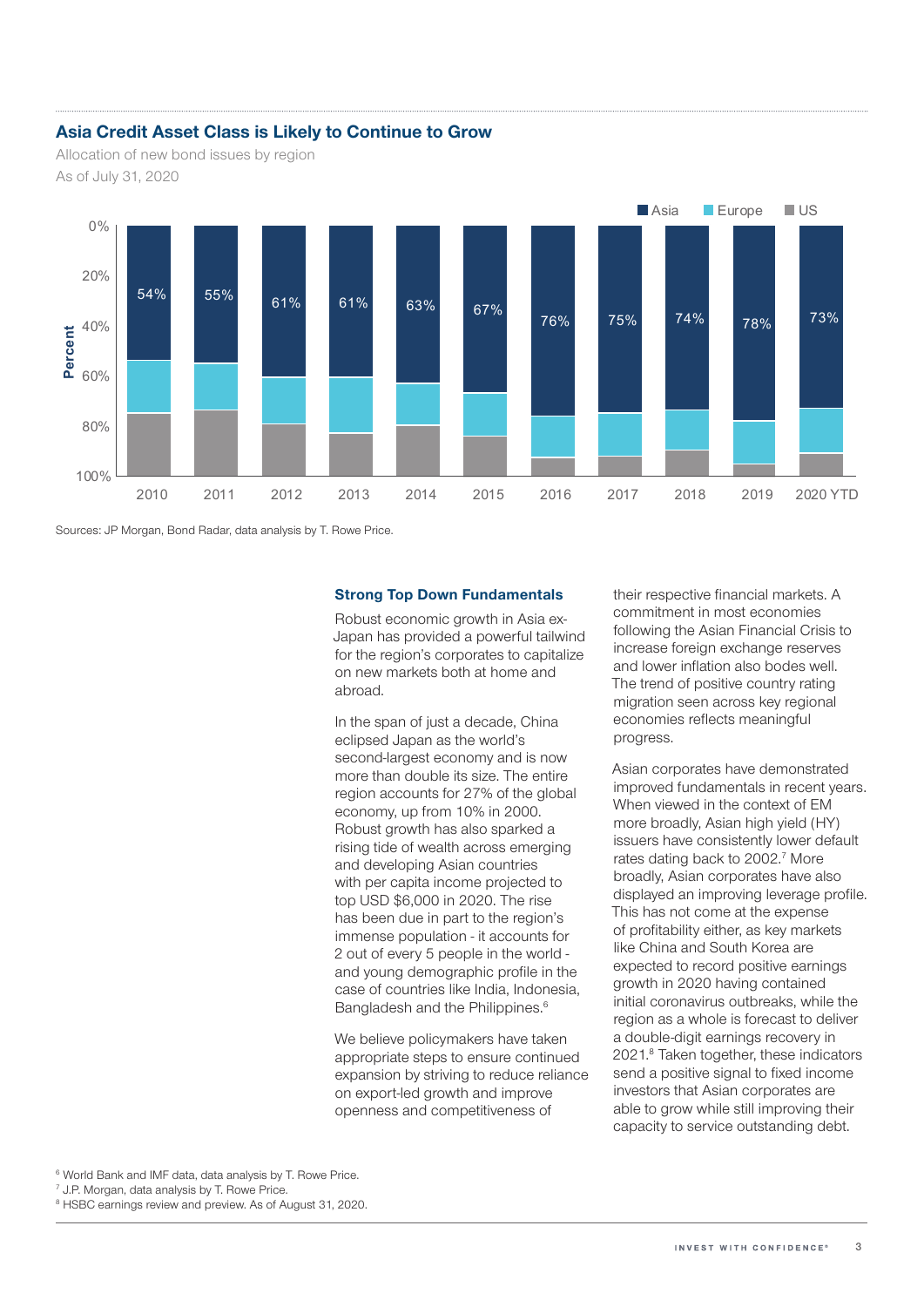# Providing Support for the Portfolio

Asia IG performed like developed markets during sell-offs As of August 31, 2020



SPREAD CHANGES DURING SELL-OFFS

Asia IG: J.P. Morgan Asia Credit Index Diversified Investment Grade, z spread US IG: Bloomberg Barclays U.S. Aggregate Corporate Investment Grade Index, OAS Euro IG: Bloomberg Barclays Euro-Aggregate Index, OAS Sources: J.P. Morgan Chase & Co. and Bloomberg Index Services Ltd.

The onset of the coronavirus pandemic clearly means that default expectations need to increase as pullbacks in economic activity will negatively impact corporate earnings. Even so, we expect the Asia HY default rate in 2020 is likely to remain in line with historical levels. Looking at China specifically, policymakers have announced several liquidity-boosting measures so far this year, while continued access to onshore bond markets could reduce the refinancing risk for HY corporates with outstanding USD-denominated issuances. Furthermore, the Asia HY corporate universe has relatively low exposure in industries such as energy, travel, and aviation, which are facing more challenged and uncertain outlooks due to the pandemic.

More broadly, several countries within the region have contained initial coronavirus outbreaks and resumed business activity on a sustained basis while other parts of the world have lagged. This has driven a recovery in manufacturing and domestic consumption activity, which supports asset prices. Notably, the IMF expects China will be the only major economy to record positive growth in 2020 followed by a robust 8.2% expansion forecast for 2021. After a sharp decline this year, India's economy is also

tabbed for rapid growth in 2021 with a projected 8.8% expansion versus a 5.2% global average.

### High Quality Diversification

The unique characteristics of Asian corporates have contributed to Asia credit's diversification benefits, particularly for investors with large positions in core fixed income. We believe this characteristic is likely to become more permanent if the asset class continues to grow in size and scale as expected. Meanwhile, Asia credit has a relatively high correlation with Asia ex-Japan equities but a more stable return profile, allowing investors to access the region's economic development and growing markets with a lower risk profile.

While investors may turn to Asia credit in search of higher yields, a position in the asset class could also provide defensive qualities. Earlier in 2020, Asia credit proved resilient during the period of extreme market volatility at the onset of the coronavirus pandemic, showcasing its defensive qualities within the EM debt space. This is a pattern that we have observed repeatedly in the past 15 years, where Asia IG maintains similar defensive properties to U.S. IG and Europe IG in periods of meaningful global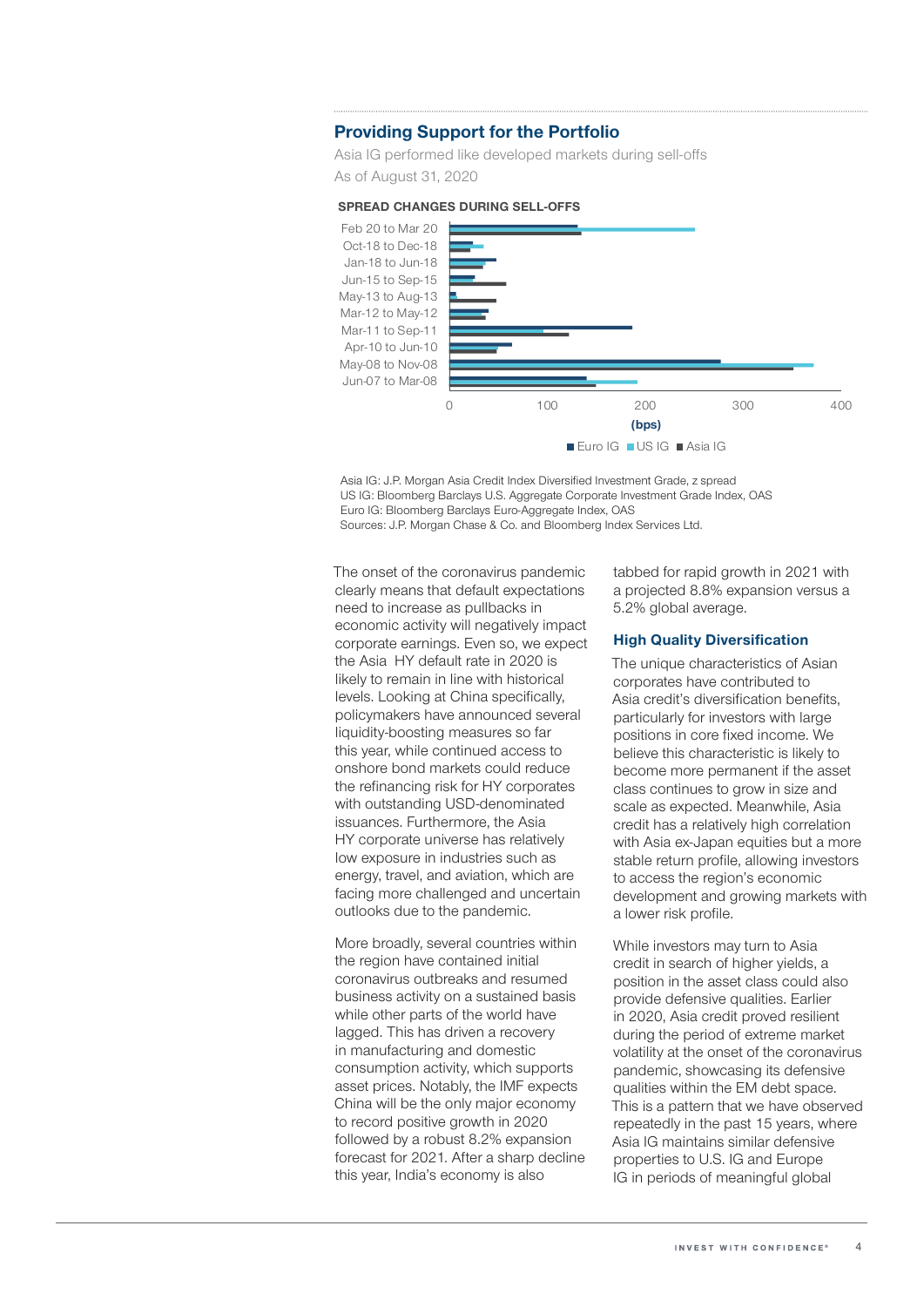spread widening. There have been a few instances where Asia spreads widened relatively more, however, such as during the "taper tantrum" in 2013 when global investors pulled money out of the region in anticipation of tighter global monetary conditions. The sell-off was short-lived though as the market took stock of the region's improved topdown fundamentals.

Positive performance in Asia credit is not just a recent occurrence either. It has demonstrated an attractive risk-return profile over an extended period versus other major asset classes. It is also worth noting that Asia IG has a relatively lower duration risk than U.S. IG and Europe

IG, offering higher yield on shorter-dated issuances.

In our view, the outlook for Asia credit over the medium- and long term remains positive. Even after a strong recovery in asset prices, yields and credit spreads are still attractive relative to historical levels, particularly against a backdrop of accommodative global central bank policy. In this environment, strategic investors have the opportunity to capitalize on price dislocations within the market through informed security selection as we expect the asset class will continue to grow in depth and breadth.

# **WHAT WE'RE WATCHING NEXT**

In our view, robust economic growth throughout the region and supportive financial conditions could provide a tailwind for risk assets and Asia credit spreads. Increased uncertainty regarding the path of the pandemic and heightened U.S.-China tensions could weigh on the asset class in the near term, however.

Over time, we expect the opportunity set within the asset class will continue to grow in both depth and breadth, favoring strategic investors who can capitalize on price dislocations within the market through informed security selection.

#### Additional Disclosures

Information has been obtained from sources believed to be reliable but J.P. Morgan does not warrant its completeness or accuracy. The index is used with permission. The Index may not be copied, used, or distributed without J.P. Morgan's prior written approval. Copyright © 2020, J.P. Morgan Chase & Co. All rights reserved.

Bloomberg Index Services Limited. BLOOMBERG® is a trademark and service mark of Bloomberg Finance L.P. and its affiliates (collectively "Bloomberg"). BARCLAYS® is a trademark and service mark of Barclays Bank Plc (collectively with its affiliates, "Barclays"), used under license. Bloomberg or Bloomberg's licensors, including Barclays, own all proprietary rights in the Bloomberg Barclays Indices. Neither Bloomberg nor Barclays approves or endorses this material, or guarantees the accuracy or completeness of any information herein, or makes any warranty, express or implied, as to the results to be obtained therefrom and, to the maximum extent allowed by law, neither shall have any liability or responsibility for injury or damages arising in connection therewith.